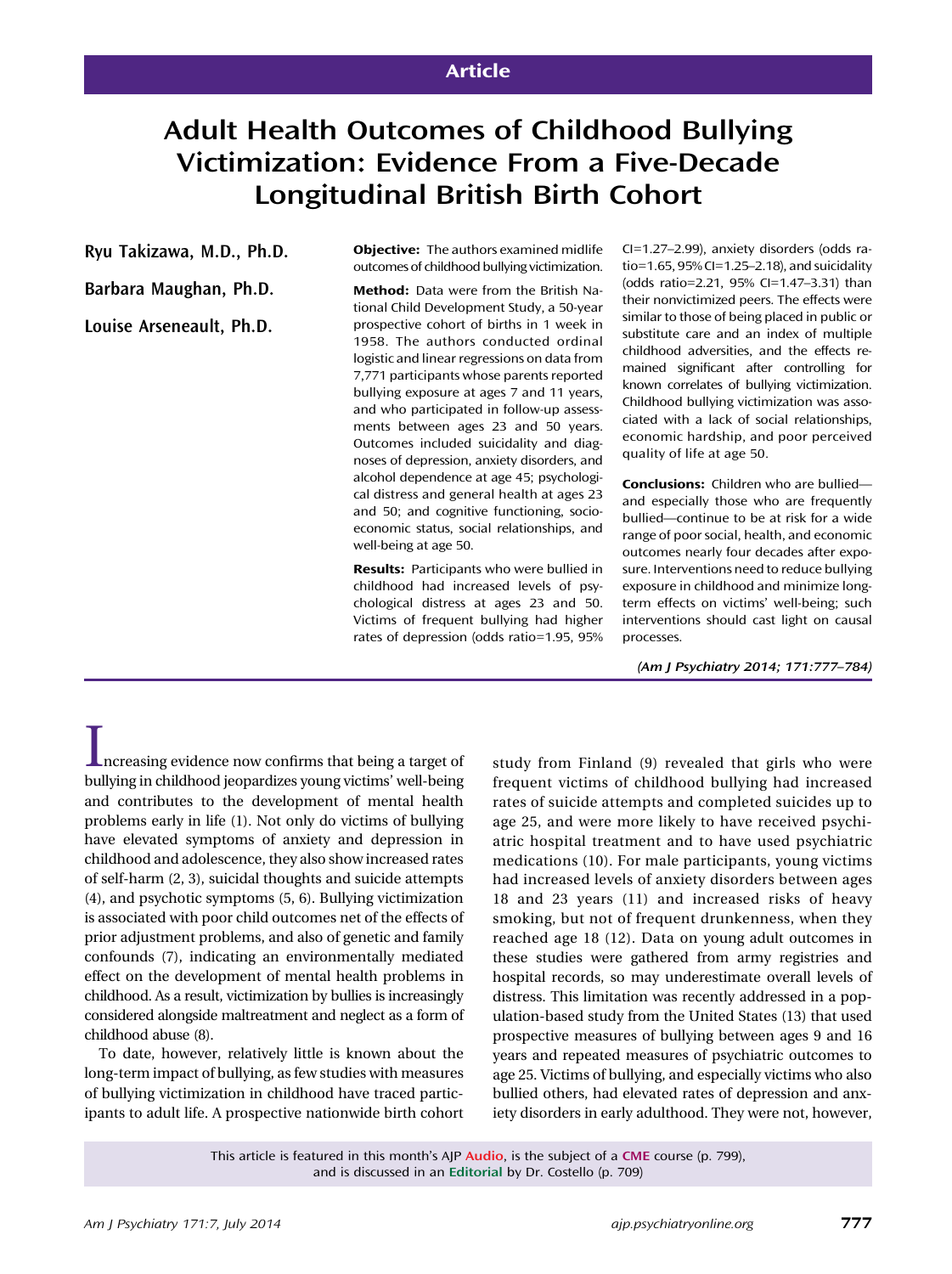at increased risk for antisocial personality or substance use disorders.

To our knowledge, no study so far has examined whether the adverse effects of bullying persist beyond the early adult years. To extend previous findings to midlife, and also to other domains of adult functioning, we investigated the outcomes of childhood bullying victimization using data from a 50-year prospective follow-up of a British birth cohort. We tested associations between being bullied at ages 7 and 11 and psychological distress and general health in both early adulthood (at age 23) and again in midlife (age 50). We also examined associations between childhood bullying and midlife psychiatric diagnoses at age 45 and cognitive functioning at age 50. In addition, to gain a more comprehensive picture of midlife functioning, we investigated socioeconomic outcomes, social relationships, and well-being at age 50. All analyses were controlled for a series of childhood confounders known to be associated with bullying. Finally, to gain a comparative perspective on the strength of the associations between bullying victimization and adult outcomes, we compared the estimated effects of bullying with the effects on adult outcomes associated with exposure to other forms of childhood adversity.

# Method

## **Participants**

Data were from the National Child Development Study, the 1958 British Birth Cohort study (14). Information was collected on 98% of all births during 1 week in 1958 in England, Scotland, and Wales (17,638 participants). Subsequent follow-ups took place at ages 7, 11, and 16 years in childhood, and at ages 23, 33, 42, 45, and 50 years in adult life. During the childhood surveys, the sample was augmented by 920 immigrants to the United Kingdom who were born in the study week, for a total of 18,558 cohort members. We report on data from the childhood contacts at ages 7 and 11 and the adult follow-up contacts at ages 23, 45, and 50. After complete description of the study was given to the participants, written informed consent was obtained for the clinical interview at age 45. Ethical approval was given by the South East Multi-Centre Research Ethics Committee.

#### Assessment of Bullying

Exposure to bullying was assessed using parental interviews when participants were 7 and 11 years old. At each age, parents were asked if their child was bullied by other children never, sometimes, or frequently. We combined responses from both interviews (N=11,872) to create a three-level indicator of exposure to childhood bullying: 0=never bullied (never at both 7 and 11 years); 1=occasionally bullied (sometimes at either age); and 2=frequently bullied (frequently at either age or sometimes at both ages). Where only one parental interview was available (N=2,511 at age 7; N=1,563 at age 11), responses from that interview were used, providing bullying assessments on 86% of cohort members.

Reports of bullying victimization from mothers and children have been shown to be similarly associated with emotional and behavioral problems (15). Although agreement between informants is typically low (16, 17), this suggests that both informants

provide a unique and meaningful perspective on bullying victimization.

## Childhood Confounders

Childhood IQ was assessed at age 11 using a standardized 80 item general ability test (18). Scales of childhood internalizing and externalizing behavior problems were derived from teacher ratings on the Bristol Social Adjustment Guides (19) (precursors to more recent behavior ratings) at ages 7 and 11. These scales show adequate reliability and predict psychiatric morbidity in adult life (20). We used the mean of scores across ages 7 and 11 where both measures were available (N=12,781), and single-age measures for the remainder of the sample (N=3,522). Family social class in childhood was classified on the basis of the father's occupation when the child was 7 years old, categorized as professional/managerial/technical, other skilled nonmanual, skilled manual, and unskilled manual (21). Childhood adversity was assessed from both prospective and retrospective reports. Prospectively, parents and caretakers reported at the age-11 contact whether the child had ever been in the care of the local authority or a voluntary agency. In addition, information collected from parents and teachers was used to create an 8-item scale of low parental involvement, including indicators of the child's physical appearance and the parents' activities with the child at ages 7 and 11 (22). Retrospectively at age 45, participants completed a 16-item questionnaire about their exposure to a range of childhood adversities including poverty; parental mental health, drug, or alcohol problems; family conflict; and physical and sexual abuse (23). We grouped responses into those reporting none (47%), one (25%), and two or more adversities (28%).

## Adult Outcomes

Psychological distress at ages 23 and 50 was measured by a 9-item version of the Malaise Inventory, a widely used measure of low mood with demonstrated validity in this sample (24). Internal reliability was acceptable at both ages (age 23, alpha=0.70; age 50, alpha=0.79). Depressive and anxiety disorders (past week) were assessed at age 45 using the depression and anxiety modules of the Revised Clinical Interview Schedule (25), administered by trained research nurses using computer-assisted personal interviewing as part of a clinical examination in the participants' homes. Diagnoses were derived according to standard algorithms for ICD-10 diagnoses. We used summary measures of 1) depressive disorders (mild, moderate, and severe); 2) any anxiety disorders (including generalized anxiety disorder, specific and social phobias, panic disorder, and agoraphobia); and 3) any anxiety or depressive disorders. The age-45 assessments also included questions on suicidal thoughts and plans, and the AUDIT (26), a 10-item screening questionnaire designed by the World Health Organization, was used to identify mild alcohol dependence. Participants rated their general health (27) at ages 23 and 50 from excellent (a score of 1 at age 23 and 50) to poor (a score of 4 at age 23 and a score of 5 at age 50). To facilitate comparisons across age, we standardized both scales. The age-50 interviews also included tests of cognitive function, including word recall tasks in which participants were read a list of 10 common words (e.g., child, book, and tree) and asked to recall them immediately and after 5 minutes (28). We used results from the delayed recall task (range=0–10). We excluded from the analyses any participants where the presence of others at the time of testing or other contextual factors could have impaired performance (N=523).

Data from the age-50 interviews also provided a range of sociodemographic indicators at midlife, including 1) highest educational qualifications (1=no academic qualifications; 2=O-A levels; 3=diplomas, teaching, and nursing qualifications; 4=degree level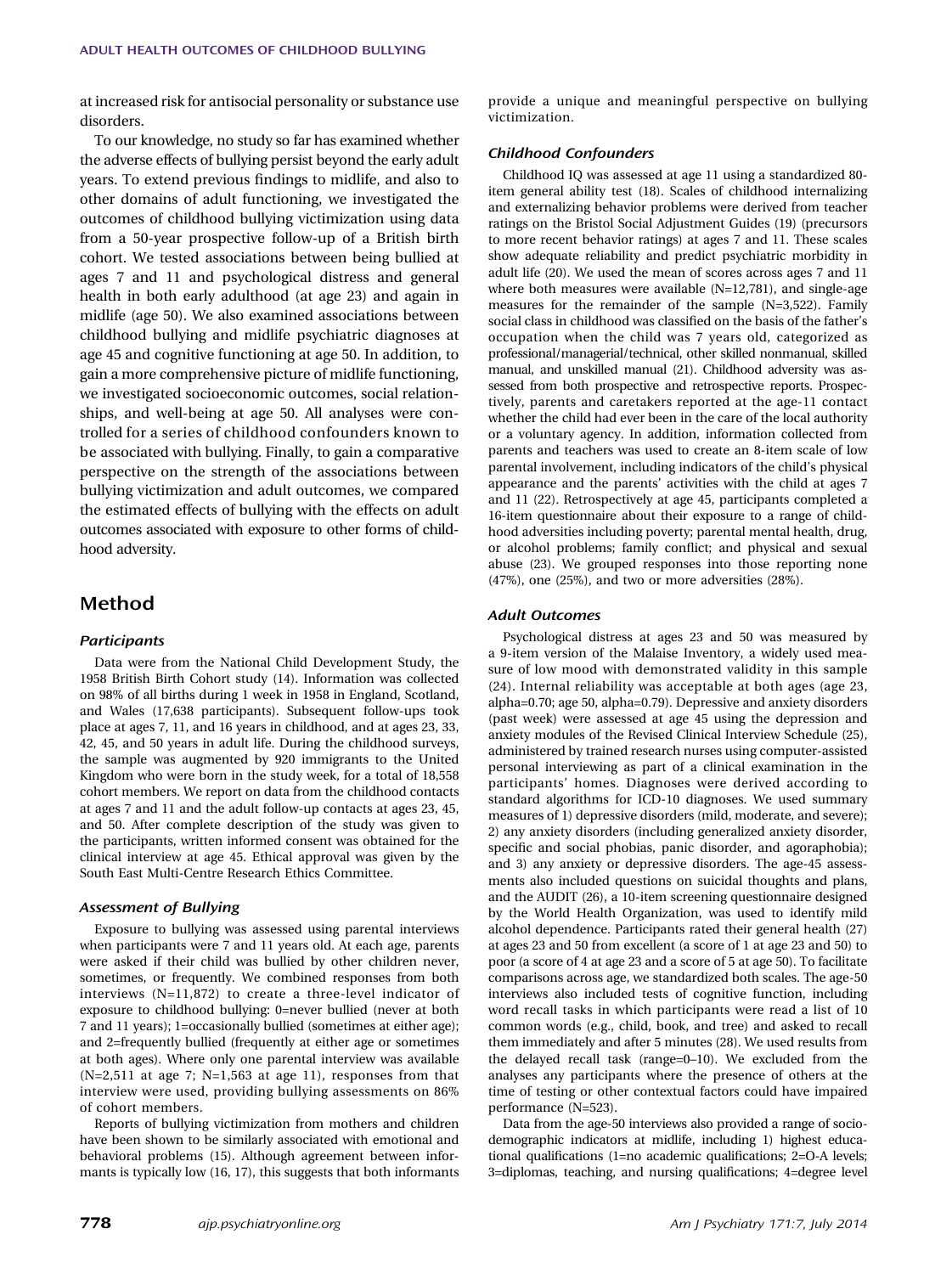and higher academic qualifications); 2) current partnership status (living with a partner or alone); 3) current employment status (employed or unemployed) for participants in the labor market (i.e., excluding individuals in full-time education or economically inactive); and 4) current weekly net pay in pounds sterling. Participants reported on how often they had seen friends in the past 2 weeks (1=not at all; 4=more than six times), and rated the social support available to them (1=not at all; 4=a great deal) on scenarios (e.g., "If you were sick in bed how much could you count on the people around you to help out?"). Participants also completed a 12-item version of the CASP quality of life scale (higher scores indicating higher well-being) (29) and two 11-point ratings of life satisfaction, the first relating to satisfaction "with the way life has turned out so far," and the second relating to "…how [satisfied] you expect to be in 10 years' time."

#### Attrition

Sample retention in childhood was high (92% at ages 7 and 11) (14). Retention rates were somewhat lower in adulthood, with data available on 76% of participants eligible for follow-up at age 23, 78% at age 45, and 61% at age 50. We took a conservative approach and reported on 7,771 cohort members with complete data on bullying victimization at ages 7 and 11 and psychological distress at ages 23 and 50. Data availability was unrelated to exposure to childhood bullying (see Table S1 in the data supplement that accompanies the online edition of this article), but was predicted by male gender, low IQ, low childhood social class, low parental involvement, and childhood internalizing and externalizing problems. We derived inverse probability weights (30) from a logistic regression analysis predicting availability of complete data on childhood bullying and psychological distress at ages 23 and 50, including the variables listed above. We included these weights in all analyses.

#### Statistical Analyses

We examined associations between bullying victimization and concurrent childhood characteristics using analysis of variance and ordinal logistic regressions. We used ordinal logistic regression analyses to test associations between childhood bullying victimization and adult health outcomes, and to compare effects with exposure to other childhood adversities. To test their robustness, all analyses were adjusted for the childhood confounders listed above as covariates. We conducted further ordinal logistic and linear regression analyses to examine associations between bullying victimization and adult indices of socioeconomic status, social relationships, and quality of life, again controlling for confounders. We used robust variance (sandwich-type) estimates to adjust the standard errors of the parameter estimates for the sampling weights applied to observations. All analyses were conducted in STATA, version 11.2 (31).

# Results

## Childhood Bullying Victimization

Consistent with contemporary findings, childhood bullying was relatively common in this 1950s cohort; just over onequarter of children (28%) had been exposed to occasional bullying and 15% had been frequently bullied. Correlates of bullying victimization were also similar to those reported in more recent cohorts (Table 1). Being bullied in childhood was associated with being male and having parents in manual occupations, with low parental involvement and being placed in public or substitute care, and with retrospective

reports of experiencing two or more childhood adversities. In addition, children who had been bullied had lower IQ scores and higher rates of both internalizing and externalizing problems in childhood than their nonvictimized peers.

## Childhood Bullying Victimization and Adult Health **Outcomes**

Bullying victimization was associated with poorer health outcomes in adult life (Table 2). Being bullied (occasionally or frequently) was associated with higher levels of psychological distress at age 23 and also at age 50, almost 40 years after exposure. Being frequently bullied was associated with an increased risk of both depression and anxiety disorders at age 45, and also with suicidality. Children who were occasionally bullied were at increased risk of depression. By contrast, bullied children did not show elevated rates of midlife alcohol dependence. The increased risks of adult mental health problems among bullied children were similar in magnitude to those risks faced by participants who had been placed in public or substitute care in childhood or who reported multiple childhood adversities (Table 2). Being bullied in childhood was also associated with self-ratings of poor general health at ages 23 and 50, and with poor cognitive functioning at age 50 (Table 2).

Bullying victimization remained associated with adult health outcomes after adjustment for the confounding effects of childhood IQ, parents' socioeconomic status, low parental involvement, and both internalizing and externalizing problems in childhood (Table 3). Furthermore, these associations with mental health outcomes at age 45 were robust to simultaneous controls for all childhood confounders, and also to further adjustment for placement in public or substitute care and childhood adversities (Table 3).

## Childhood Bullying Victimization and Adult Socioeconomic Outcomes, Relationships, and Well-Being

The impact of bullying victimization was not limited to indicators of adult health. Children who were frequently bullied had lower educational levels at midlife, and men in the labor market were more likely to be unemployed and to earn less than their peers (Table 4). Social relationships in adulthood were affected too; children who were bullied were at increased risk of living without a spouse or partner at age 50, were less likely to have met up with friends in the recent past, and were less likely to have access to social support if they were sick. Bullying victimization also affected adult well-being; being bullied was associated with lower perceived quality of life at age 50 and lower satisfaction with life so far. Cohort members who had been frequently bullied also anticipated less life satisfaction in the years to come. When controlling for childhood confounders, bullying victimization became marginally associated with unemployment (for men), net pay (for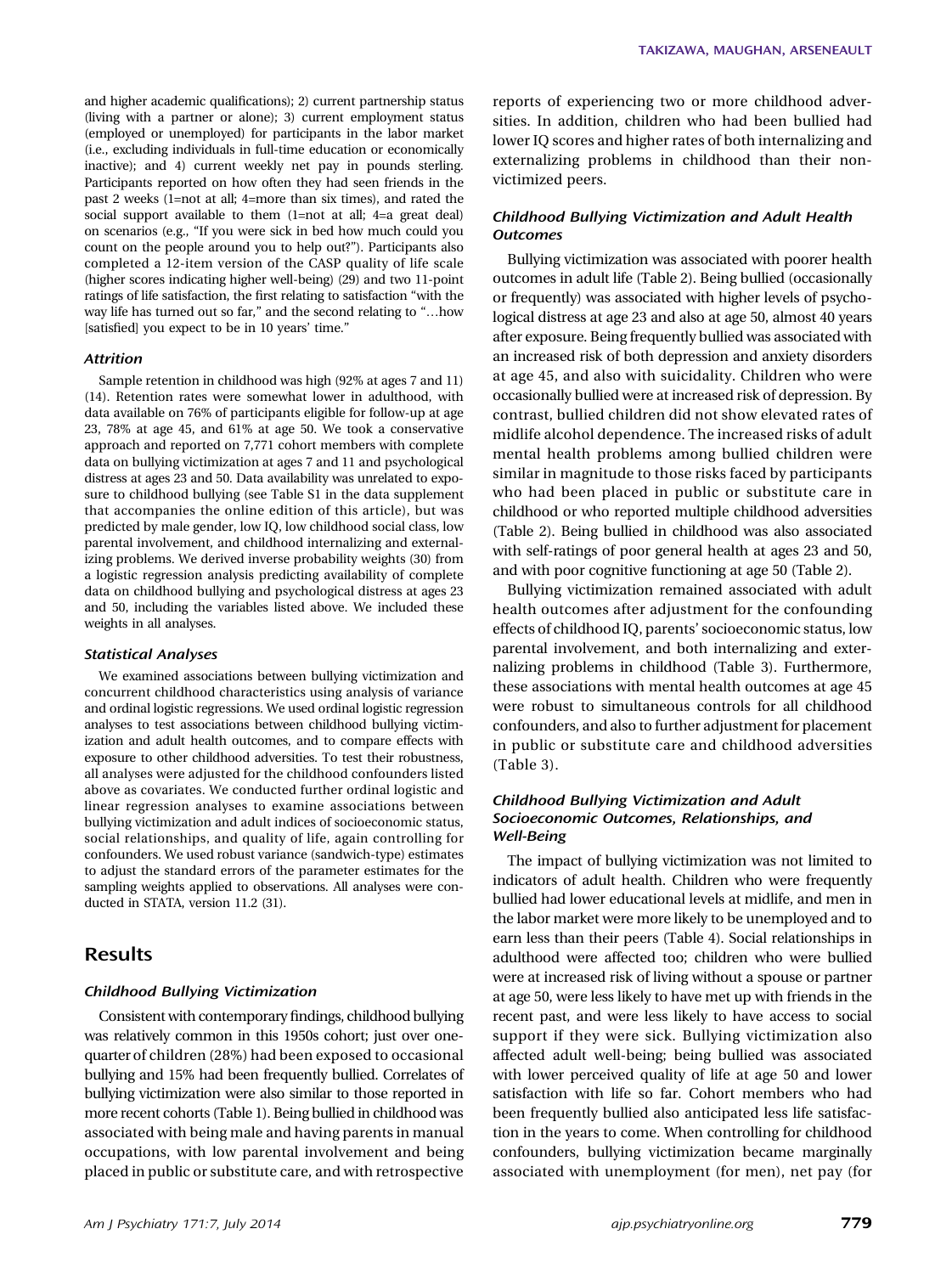|  |  |  | TABLE 1. Associations Between Being Bullied and Demographic Characteristics in Childhood <sup>a</sup> |  |
|--|--|--|-------------------------------------------------------------------------------------------------------|--|
|  |  |  |                                                                                                       |  |

| Childhood characteristic               | Never (N=4,557) |               | Occasionally (N=2,128) |           | Frequently $(N=1,086)$ |           | Group Difference |         |
|----------------------------------------|-----------------|---------------|------------------------|-----------|------------------------|-----------|------------------|---------|
|                                        | N               | $\frac{0}{0}$ | N                      | $\%$      | N                      | %         | $\chi^2$ (df=3)  | p       |
| Parents' social class                  |                 |               |                        |           |                        |           | 49.17            | < 0.001 |
| Professional/managerial                | 1,120           | 21.7          | 418                    | 16.8      | 174                    | 14.3      |                  |         |
| Skilled nonmanual                      | 480             | 9.8           | 240                    | 10.3      | 91                     | 7.6       |                  |         |
| Skilled manual                         | 1,906           | 43.8          | 905                    | 43.6      | 517                    | 47.8      |                  |         |
| Semiskilled/unskilled manual           | 1,023           | 24.7          | 559                    | 29.3      | 304                    | 30.2      |                  |         |
| Number of childhood adversities        |                 |               |                        |           |                        |           | 41.05            | < 0.001 |
| 0                                      | 1,901           | 47.3          | 777                    | 41.8      | 364                    | 39.0      |                  |         |
|                                        | 988             | 24.9          | 453                    | 25.0      | 235                    | 25.8      |                  |         |
| 2 or more                              | 1,071           | 27.8          | 568                    | 33.2      | 324                    | 35.2      |                  |         |
| Placement in public or substitute care | 99              | 2.4           | 65                     | 3.4       | 40                     | 4.1       | 7.91             | 0.048   |
|                                        | Mean            | SD.           | Mean                   | <b>SD</b> | Mean                   | <b>SD</b> | F                | p       |
| Low parental involvement               | 1.0             | 1.3           | 1.3                    | 1.5       | 1.4                    | 1.6       | 33.16            | < 0.001 |
| Childhood IO <sup>b</sup>              | 44.7            | 15.0          | 41.9                   | 15.5      | 40.2                   | 15.4      | 44.08            | < 0.001 |
| Internalizing problems                 | 1.9             | 0.0           | 2.0                    | 0.9       | 2.2                    | 0.9       | 58.79            | < 0.001 |
| Externalizing problems                 | 1.9             | 0.9           | 2.0                    | 0.9       | 2.1                    | 1.0       | 18.96            | < 0.001 |

<sup>a</sup> We report unweighted N values but weighted percentages, means, and standard deviations. All group differences were adjusted for gender.<br>Childhood adversity included poverty, parental mental health and drug/alcohol prob

<sup>b</sup> There was a significant gender by being bullied status interaction for childhood IQ only. Group differences were significant for males (F=12.1,  $p$ <0.001) but were stronger for females (F=37.4,  $p$ <0.001).

## TABLE 2. Associations Between Adverse Experiences in Childhood and Adult Health Outcomes<sup>a</sup>

|                                                  | Bullied at Ages 7 and 11     |               |                           |               | Placement in Public             | Childhood Adversity |                            |               |                                     |                    |
|--------------------------------------------------|------------------------------|---------------|---------------------------|---------------|---------------------------------|---------------------|----------------------------|---------------|-------------------------------------|--------------------|
|                                                  | Occasionally<br>$(N=2, 128)$ |               | Frequently<br>$(N=1,086)$ |               | or Substitute Care<br>$(N=204)$ |                     | 1 Adversity<br>$(N=1,676)$ |               | $\geq$ 2 Adversities<br>$(N=1,963)$ |                    |
| <b>Adult Health Outcomes</b>                     | Odds<br>Ratio                | 95% CI        | Odds<br>Ratio             | 95% CI        | Odds<br>Ratio                   | 95% CI              | Odds<br>Ratio              | 95% CI        | Odds<br>Ratio                       | $(95% \text{ Cl})$ |
| Psychological distress<br>at age 23 <sup>b</sup> | 1.51                         | $1.37 - 1.68$ | 1.82                      | $1.60 - 2.08$ | 1.41                            | $1.07 - 1.85$       | 1.30                       | $1.15 - 1.47$ | 2.14                                | $1.91 - 2.40$      |
| Psychological distress<br>at age 50              | 1.39                         | $1.26 - 1.54$ | 1.49                      | $1.30 - 1.70$ | 1.59                            | $1.17 - 2.15$       | 1.33                       | $1.19 - 1.50$ | 2.45                                | $2.18 - 2.74$      |
| Psychiatric outcomes<br>at age 45                |                              |               |                           |               |                                 |                     |                            |               |                                     |                    |
| Depression or anxiety<br>disorders               | 1.25                         | $1.01 - 1.55$ | 1.75                      | $1.37 - 2.24$ | 1.48                            | $0.91 - 2.42$       | 1.32                       | $0.99 - 1.76$ | 3.60                                | $2.87 - 4.53$      |
| Depression                                       | 1.71                         | $1.19 - 2.47$ | 1.95                      | $1.27 - 2.99$ | 2.14                            | $1.03 - 4.45$       | 1.18                       | $0.70 - 1.98$ | 3.72                                | $2.48 - 5.58$      |
| Any anxiety<br>disorders                         | 1.14                         | $0.89 - 1.47$ | 1.65                      | $1.25 - 2.18$ | 1.34                            | $0.76 - 2.36$       | 1.32                       | $0.95 - 1.84$ | 3.48                                | $2.69 - 4.51$      |
| Suicidality                                      | 1.45                         | $0.99 - 2.12$ | 2.21                      | $1.47 - 3.31$ | 3.25                            | $1.82 - 5.81$       | 1.74                       | $1.05 - 2.89$ | 4.02                                | $2.65 - 6.10$      |
| Alcohol dependence                               | 1.00                         | $0.67 - 1.48$ | 1.13                      | $0.71 - 1.81$ | 1.40                            | $0.55 - 3.58$       | 1.37                       | $0.84 - 2.23$ | 2.80                                | 1.88-4.17          |
| General health at age<br>$23$ (z score)          | 1.33                         | $1.19 - 1.48$ | 1.47                      | $1.28 - 1.69$ | 1.59                            | $1.15 - 2.18$       | 1.16                       | $1.02 - 1.31$ | 1.29                                | $1.15 - 1.46$      |
| General health at age<br>$50$ (z score)          | 1.33                         | $1.20 - 1.47$ | 1.63                      | $1.43 - 1.85$ | 1.94                            | $1.43 - 2.62$       | 1.24                       | $1.10 - 1.39$ | 1.57                                | $1.40 - 1.75$      |
| Cognitive functioning<br>at age 50 <sup>c</sup>  | 0.81                         | $0.73 - 0.90$ | 0.70                      | $0.61 - 0.90$ | 0.68                            | $0.53 - 0.88$       | 1.05                       | $0.94 - 1.18$ | 0.99                                | $0.89 - 1.11$      |

<sup>a</sup> Significant findings are reported in bold. We reported unweighted N values but weighted odds ratios. All estimates of associations controlled

for gender.<br><sup>b</sup> There was a significant gender by being bullied status interaction for psychological distress at age 23 only. The estimates of associations with being bullied status were significant in males (occasionally bullied: odds ratio=1.51, 95% CI=1.29-1.76; frequently bullied: odds ratio=1.61, 95% CI=1.33–1.95) but were stronger in females (occasionally bullied, odds ratio=1.51, 95% CI=1.32–1.74; frequently bullied: odds ratio=2.07, 95% CI=1.73–2.48).<br><sup>c</sup> Estimates of association with cognitive functioning adjusted for the time of day at testing (am/pm/evening), the mode of administration

(computer voice/interviewer), and word list (a/b/c/d). We excluded from the analyses any participants where the presence of others at the time of testing or other contextual factors could have impaired performance (N=523).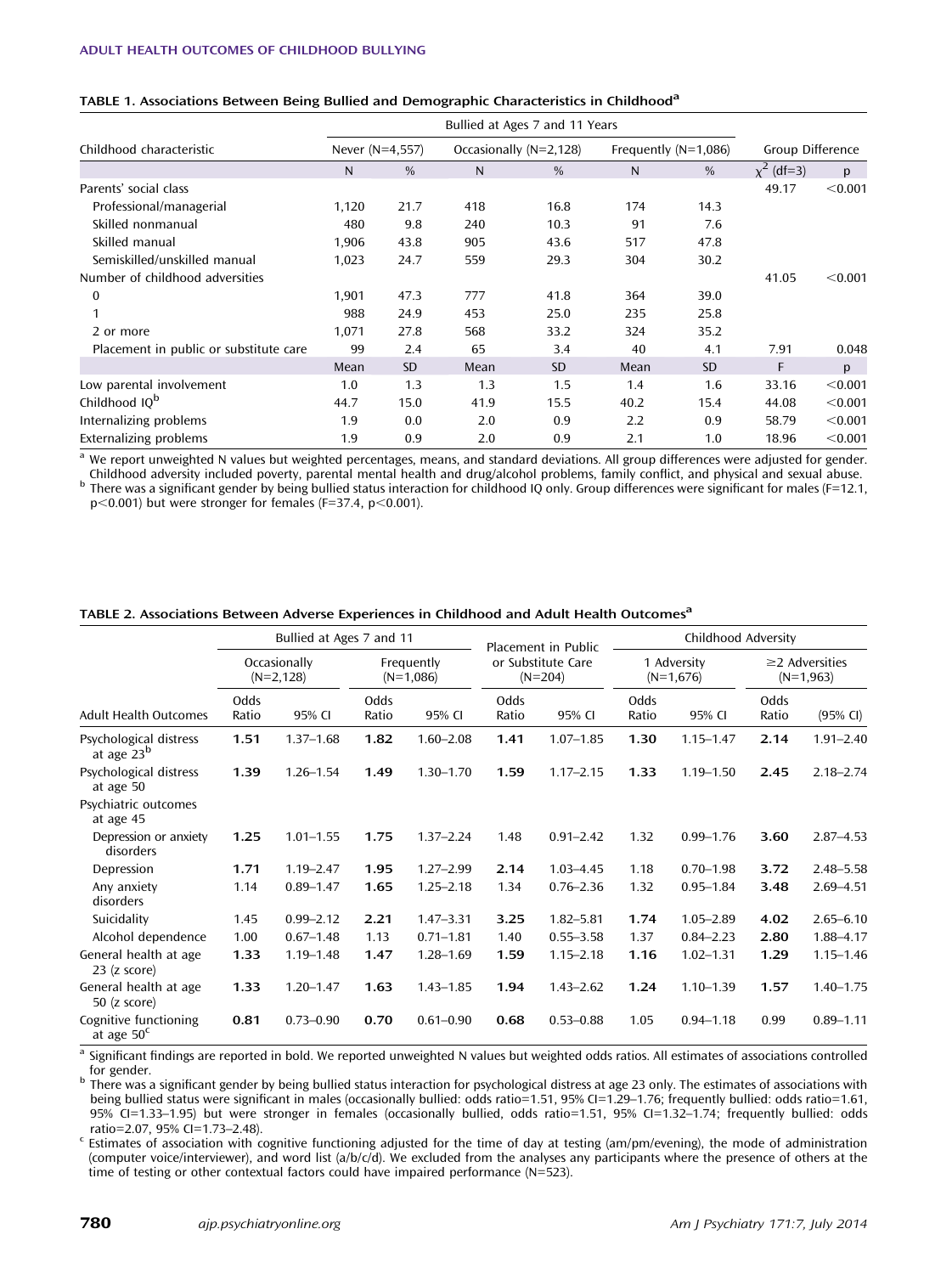|  | TABLE 3. Associations Between Being Bullied in Childhood and Adult Mental Health Outcomes Controlling for Confounders <sup>a</sup> |  |  |
|--|------------------------------------------------------------------------------------------------------------------------------------|--|--|
|--|------------------------------------------------------------------------------------------------------------------------------------|--|--|

|                                           | Confounders <sup>b</sup> | Controlling For All Childhood |            | All Childhood Confounders Plus Placement in Public or<br>Substitute Care and Childhood Adversity <sup>b</sup> |  |
|-------------------------------------------|--------------------------|-------------------------------|------------|---------------------------------------------------------------------------------------------------------------|--|
| Mental Health Outcomes                    | Odds Ratio               | 95% CI                        | Odds Ratio | 95% CI                                                                                                        |  |
| Psychological distress at age 23          |                          |                               |            |                                                                                                               |  |
| <b>Bullied occasionally</b>               | 1.38                     | $1.24 - 1.53$                 | 1.38       | $1.23 - 1.55$                                                                                                 |  |
| <b>Bullied frequently</b>                 | 1.57                     | $1.37 - 1.80$                 | 1.51       | $1.30 - 1.75$                                                                                                 |  |
| Psychological distress at age 50          |                          |                               |            |                                                                                                               |  |
| <b>Bullied occasionally</b>               | 1.33                     | $1.20 - 1.47$                 | 1.29       | $1.15 - 1.44$                                                                                                 |  |
| <b>Bullied frequently</b>                 | 1.37                     | $1.19 - 1.56$                 | 1.28       | $1.11 - 1.48$                                                                                                 |  |
| Depression or anxiety disorders at age 45 |                          |                               |            |                                                                                                               |  |
| <b>Bullied occasionally</b>               | 1.14                     | $0.91 - 1.42$                 | 1.10       | $0.88 - 1.38$                                                                                                 |  |
| <b>Bullied frequently</b>                 | 1.50                     | $1.16 - 1.93$                 | 1.40       | $1.08 - 1.80$                                                                                                 |  |
| Depression at age 45                      |                          |                               |            |                                                                                                               |  |
| <b>Bullied occasionally</b>               | 1.56                     | $1.08 - 2.24$                 | 1.52       | $1.05 - 2.19$                                                                                                 |  |
| <b>Bullied frequently</b>                 | 1.65                     | $1.07 - 2.54$                 | 1.54       | $1.00 - 2.39$                                                                                                 |  |
| Any anxiety disorders at age 45           |                          |                               |            |                                                                                                               |  |
| <b>Bullied occasionally</b>               | 1.05                     | $0.81 - 1.35$                 | 1.01       | $0.78 - 1.31$                                                                                                 |  |
| <b>Bullied frequently</b>                 | 1.42                     | $1.06 - 1.89$                 | 1.34       | $1.01 - 1.80$                                                                                                 |  |
| Suicidality at age 45                     |                          |                               |            |                                                                                                               |  |
| <b>Bullied occasionally</b>               | 1.23                     | $0.83 - 1.81$                 | 1.19       | $0.81 - 1.77$                                                                                                 |  |
| <b>Bullied frequently</b>                 | 1.66                     | $1.09 - 2.52$                 | 1.57       | $1.02 - 2.39$                                                                                                 |  |

<sup>a</sup> Significant findings are reported in bold. All estimates of associations controlled for gender and factors as stated above. See Table S3 in the

online data supplement for estimates of associations controlling for each childhood confounder separately.<br><sup>b</sup> Confounders include childhood IQ, parental social class, low parental involvement, and internalizing and exter adversity included poverty, parental mental health and drug/alcohol problems, family conflict, and physical and sexual abuse.

men), and meeting friends in the last 2 weeks. All other associations remained significant.

# **Discussion**

Dan Olweus (32) was the first to examine the lasting effects of bullying, demonstrating that young male victims were more depressed and had lower self-esteem in early adulthood than their nonbullied peers. Twenty years later, our study, using data from a large prospective British birth cohort, shows that being bullied in childhood retains associations with poor mental, physical, and cognitive health outcomes at least to middle adulthood, 40 years after exposure. The effects were small but similar to those of other forms of childhood hardship, and the effects remained significant after adjusting for established correlates of bullying victimization, including both internalizing and externalizing problems in childhood and exposure to other forms of early adversity. In addition, we observed that bullying victimization was also associated with poor social relationships, economic difficulties, and lower perceived quality of life in the middle adult years. Forty years after exposure, individuals who had been bullied in childhood continued to show persistent and pervasive negative sequelae.

Three findings deserve particular mention. First, estimates of the associations between bullying victimization and adult outcomes were small but robust to adjustment for a number of key confounders. The strength of the associations we observed—with most odds ratios in the region of 1.5—likely reflects the four decades that separated exposure to bullying and the assessments of later outcomes. The findings are compelling in showing that the independent contribution of bullying victimization survives the tests of time and confounding. It is unlikely, of course, that bullying operates in isolation to create such lifelong adversities. Future studies should examine bullying victimization in the context of other forms of childhood abuse and identify pathways leading to poor adult outcomes.

Second, the longitudinal associations between bullying victimization and adult outcomes were similar to those of placement in public or substitute care or exposure to multiple adversities within the family. The long-term effects of these forms of childhood adversity have been extensively documented (33). Our findings suggest that bullying leaves similar long-term traces that are still evident well into the adult years.

Third, the impact of bullying victimization is pervasive, affecting many spheres of a victim's life. This study is among the first to show that being bullied in childhood influences not only victims' mental health but also social and economic outcomes. Findings from the Great Smoky Mountains Study demonstrated that childhood bullying victimization was associated with variations in health, wealth, and social relationships at age 25 (34). In addition, our findings indicate that bullying also influenced later cognitive functioning, over and above controls for childhood IQ. The mechanisms underlying this association remain to be clarified. On the one hand, it could mirror links between maltreatment and cognitive problems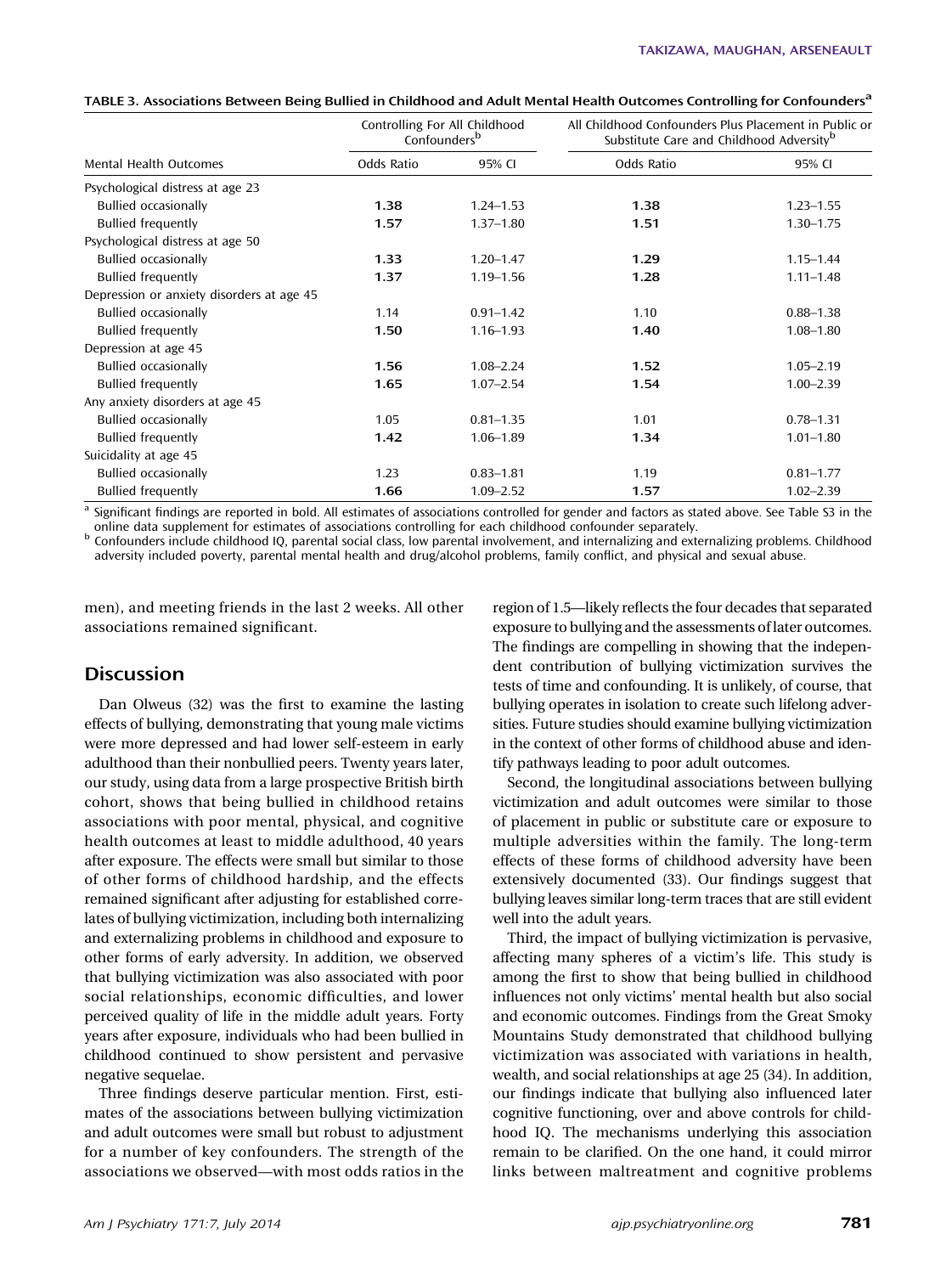|                                        | Bullied at Ages 7 and 11 Years <sup>a</sup> |               |                              |       |                           |               | <b>Estimates of Associations</b> |                           |                           |                 |
|----------------------------------------|---------------------------------------------|---------------|------------------------------|-------|---------------------------|---------------|----------------------------------|---------------------------|---------------------------|-----------------|
| Midlife Outcomes                       | Never<br>$(N=4,557)$                        |               | Occasionally<br>$(N=2, 128)$ |       | Frequently<br>$(N=1,086)$ |               | Occasionally Bullied             |                           | <b>Frequently Bullied</b> |                 |
|                                        | $\mathsf{N}$                                | $\frac{0}{0}$ | N.                           | $\%$  | N                         | $\frac{0}{0}$ | Odds<br>Ratio                    | 95% CI                    | Odds<br>Ratio             | 95% CI          |
| Socioeconomic Status at Age 50         |                                             |               |                              |       |                           |               |                                  |                           |                           |                 |
| Highest qualification                  |                                             |               |                              |       |                           |               | 1.00                             | $0.90 - 1.12$             | 0.81                      | $0.71 - 0.93$   |
| No academic qualification              | 658                                         | 16.8          | 376                          | 20.6  | 272                       | 28.7          |                                  |                           |                           |                 |
| O-A level                              | 2,267                                       | 51.3          | 1,071                        | 51.9  | 510                       | 46.7          |                                  |                           |                           |                 |
| Diploma/teaching/nursing               | 656                                         | 13.5          | 275                          | 11.7  | 130                       | 10.8          |                                  |                           |                           |                 |
| Higher degree                          | 976                                         | 18.4          | 406                          | 15.8  | 174                       | 13.8          |                                  |                           |                           |                 |
| Unemployment <sup>b</sup>              |                                             |               |                              |       |                           |               |                                  |                           |                           |                 |
| Men                                    | 61                                          | 3.1           | 34                           | 3.5   | 26                        | 5.7           | 0.98                             | $0.61 - 1.57$             | 0.62 <sup>c</sup>         | $0.37 - 1.03$   |
| Women                                  | 37                                          | 1.9           | 16                           | 2.3   | 8                         | 1.6           | 0.94                             | $0.51 - 1.73$             | 1.48                      | $0.59 - 3.74$   |
|                                        | Mean                                        | <b>SD</b>     | Mean                         | SD    | Mean                      | <b>SD</b>     | beta                             | 95% CI                    | beta                      | 95% CI          |
| Net pay (£ per week) <sup>b</sup>      |                                             |               |                              |       |                           |               |                                  |                           |                           |                 |
| Men                                    | 333.9                                       | 377.0         | 317.4                        | 340.4 | 281.9                     | 336.0         | $-1.13$                          | $-27.1$ to 24.9 $-27.2^c$ |                           | $-59.3$ to 4.94 |
| Women                                  | 203.1                                       | 217.4         | 195.7                        | 202.7 | 172.2                     | 167.5         | 4.88                             | $-10.2$ to 19.9 $-10.3$   |                           | $-27.5$ to 6.91 |
|                                        | $\overline{N}$                              | $\%$          | ${\sf N}$                    | $\%$  | $\mathsf{N}$              | $\%$          | Odds<br>Ratio                    | 95% CI                    | Odds<br>Ratio             | 95% CI          |
| Social Relationships at Age 50         |                                             |               |                              |       |                           |               |                                  |                           |                           |                 |
| Living with a partner                  | 3,718                                       | 81.4          | 1,679                        | 78.6  | 830                       | 75.5          | 0.88 <sup>c</sup>                | $0.76 - 1.01$             | 0.76                      | $0.64 - 0.90$   |
| Met friends in last 2 weeks            |                                             |               |                              |       |                           |               | 0.92                             | $0.83 - 1.02$             | 0.89 <sup>c</sup>         | $0.78 - 1.01$   |
| Not at all                             | 758                                         | 16.7          | 395                          | 19.0  | 204                       | 18.8          |                                  |                           |                           |                 |
| Once or twice                          | 2,098                                       | 45.8          | 983                          | 45.0  | 511                       | 47.2          |                                  |                           |                           |                 |
| More than three times                  | 1,701                                       | 37.5          | 750                          | 35.9  | 371                       | 34.0          |                                  |                           |                           |                 |
| Social support when sick in bed        |                                             |               |                              |       |                           |               | 0.87                             | $0.76 - 0.99$             | 0.74                      | $0.62 - 0.87$   |
| Not at all                             | 78                                          | 1.7           | 36                           | 1.7   | 25                        | 2.3           |                                  |                           |                           |                 |
| A little                               | 311                                         | 6.8           | 149                          | 7.2   | 95                        | 9.1           |                                  |                           |                           |                 |
| Somewhat                               | 537                                         | 22.0          | 290                          | 13.6  | 157                       | 13.9          |                                  |                           |                           |                 |
| A great deal                           | 3,628                                       | 80.5          | 1,652                        | 77.5  | 808                       | 74.6          |                                  |                           |                           |                 |
|                                        | Mean                                        | SD            | Mean                         | SD    | Mean                      | SD            | Odds<br>Ratio                    | 95% CI                    | Odds<br>Ratio             | 95% CI          |
| Quality of Life at Age 50 <sup>d</sup> |                                             |               |                              |       |                           |               |                                  |                           |                           |                 |
| Quality of life                        | 26.5                                        | 5.6           | 25.6                         | 5.8   | 25.3                      | 6.0           | 0.80                             | $0.72 - 0.89$             | 0.73                      | $0.64 - 0.84$   |
| Life satisfaction, so far              | 7.39                                        | 1.77          | 7.23                         | 1.91  | 7.03                      | 1.98          | 0.91 <sup>c</sup>                | $0.82 - 1.01$             | 0.77                      | $0.68 - 0.88$   |
| Expected life satisfaction,            | 7.74                                        | 1.74          | 7.64                         | 1.86  | 7.45                      | 2.00          | 0.98                             | $0.88 - 1.08$             | 0.86                      | $0.75 - 0.99$   |
| 10 years later                         |                                             |               |                              |       |                           |               |                                  |                           |                           |                 |

TABLE 4. Associations Between Being Bullied in Childhood and Midlife Socioeconomic Status, Social Relationships, and Quality of Life<sup>a</sup>

a We report unweighted N values but weighted percentages, means, and standard deviations. Significant findings are reported in bold. All estimates of associations were adjusted for gender and all childhood confounders, except for unemployment and net pay (minus gender

factor).<br><sup>b</sup> We included in this analysis only participants in the labor market, excluding all others enrolled in full-time education or economically inactive (housework, sick, disability, long holiday, etc.). Male, N=3,488; Female, N=3,379.<br><sup>c</sup> Significant at trend level (p<0.10).<br><sup>d</sup> Each item on the quality of life scale were positively worded and rated from 1=often

from  $0=$ completely dissatisfied to  $10=$ completely satisfied.

observed in other studies in childhood (35). On the other, it is possible that bullying victimization contributes to early aging, as found in research on telomere shortening that is contingent on other forms of abuse (36, 37). Interestingly, like Copeland et al. (13), we found that bullying victimization was not associated with increased risks of adult alcohol dependence in the National Child Development Study cohort. Developmental pathways to alcohol problems start in the teenage years, and often involve peer influences, something that young victims of bullying may be less exposed to given their difficulties with peers.

The developmental mechanisms that translate childhood bullying victimization into poor mental, physical, and cognitive health in adulthood remain unclear. One possibility is that poor mental health outcomes are a function of symptoms that developed closer in time to bullying exposure. Untreated signs of distress appearing early in life may be early precursors to a life marked by symptoms of anxiety and depression. A second possibility is that bullying victimization generates further abuse from peers or adults, forming the first stage in a cycle of victimization that perpetuates itself over time and across situations. Past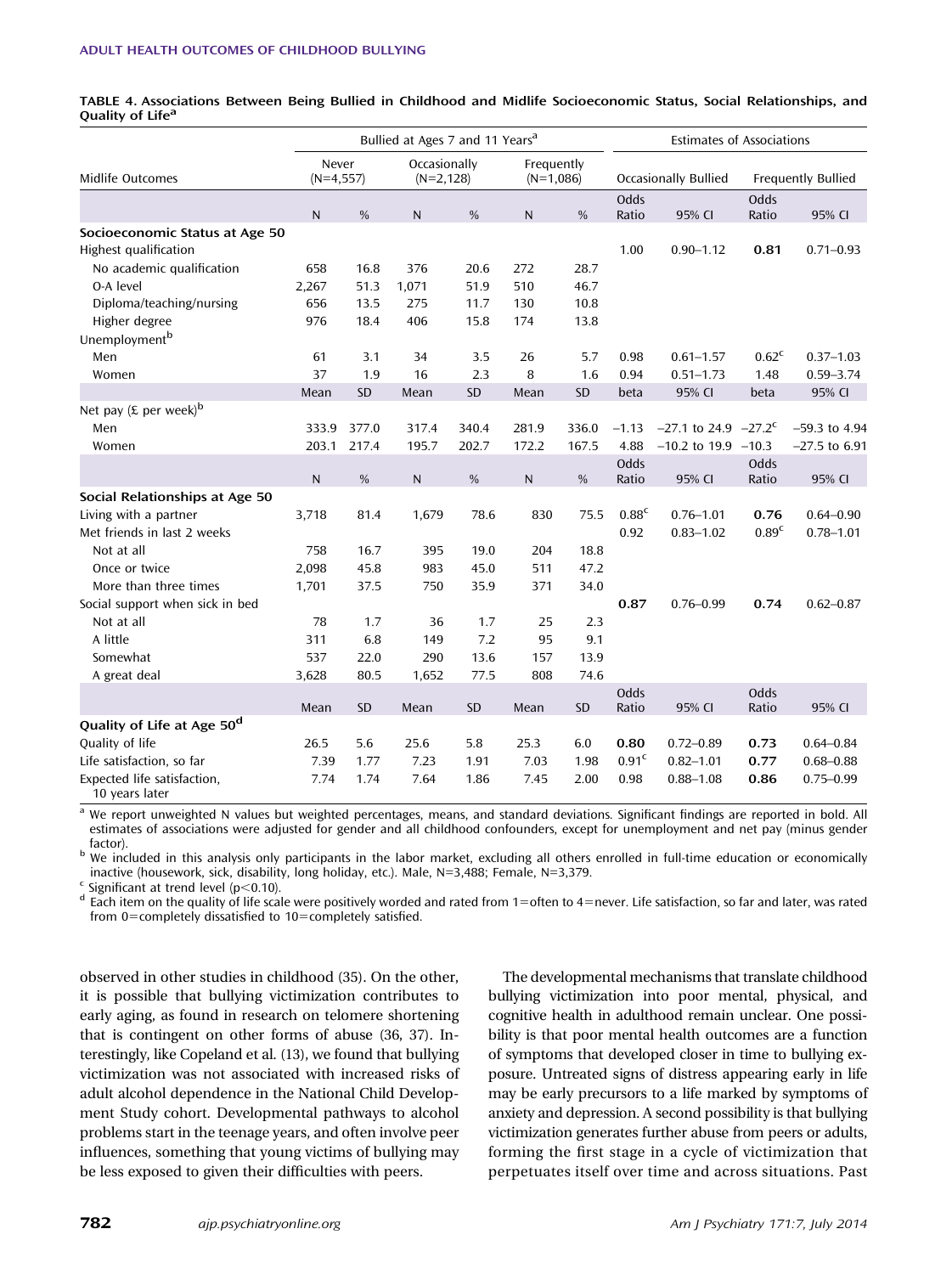studies have shown that children exposed to violence are at increased risk of revictimization of this kind and also of being subjected to differing types of violence (38, 39). Finally, in line with hypotheses derived from theories of the biological embedding of stress (40), previous studies have shown that bullying victimization in childhood is associated with a blunted cortisol response (41) and higher serotonin transporter gene methylation levels (42). Effects of this kind could constitute further pathways for the persistence of poor outcomes across the life course.

Our findings should be interpreted in light of several limitations. First, parents were not shown a definition of bullying, nor were they instructed to consider a particular reporting period. The prevalence of bullying and its associations with childhood correlates were, however, similar to those reported today, suggesting that understandings of the concept have not changed greatly over the years. Second, the National Child Development Study did not include questions about participants' own acts of bullying. As a result, we were unable to identify children who were both victims and perpetrators. Past studies suggest that the associations we observed are partly driven by this group (13). Third, attrition in the National Child Development Study across five decades of assessment was not negligible, although it is unlikely that this affected the pattern of our findings; dropout was not associated with bullying victimization (see Table S1 in the online data supplement) and we controlled for other effects of selective attrition by including weights throughout the analyses. Fourth, depression and anxiety disorders assessed in the National Child Development Study were limited to the previous week. This is reflected by the relatively low prevalence rates of those disorders. Therefore, our study fails to capture an unknown proportion of cases with a psychiatric disorder. However, the impact of this on our findings would likely be to underestimate the associations between childhood victimization and psychiatric problems in midlife. As a result, the conclusions we report are probably a conservative estimate of the true associations between childhood bullying victimization and psychopathology in midlife. Fifth, although we controlled for a wide range of potential confounders, it remains possible that there are other factors not assessed in the National Child Development Study that could explain why young victims of bullying face poor health outcomes in later life. These unmeasured factors limit causal inferences relating to childhood bullying victimization. We examined other potential confounders, including physical disabilities, number of people in the household, birth order, family difficulties, and quarrels with siblings, but did not include these variables in further tests as they did not remain significantly associated with adult outcomes in multivariate analyses.

# Conclusions and Implications

Like other forms of childhood abuse, bullying victimization has a pervasive effect on functioning and health outcomes up to midlife. In addition to reducing bullying behaviors in the early years, our findings suggest that intervention efforts should aim to minimize poor health outcomes in young victims of bullying. Not only may this stop children's suffering, it may also help prevent problems persisting to adolescence and adult life. Our findings also emphasize the importance of gaining a better understanding of the mechanisms underlying the persistence and pervasiveness of the impact of childhood bullying victimization. These risk mechanisms could become suitable targets for intervention programs designed to reverse the effects of early life adversity later in the life course. Future research elucidating the biological, behavioral, or social pathways from childhood bullying victimization to poor adult outcomes could help the development of effective intervention strategies to reverse the effects incurred by young victims of bullying and possibly modify the course of their long-term trajectories.

The authors report no financial relationships with commercial interests.

The authors thank all the participants in the 1958 National Child Development Study; the Centre for Longitudinal Studies (CLS), Institute of Education, for the use of these data; and the Economic and Social Data Service (ESDS) for making these data available. Neither CLS nor ESDS bear any responsibility for the analysis or interpretation of these data. The authors also thank Charlotte Clark and Stephen Stansfeld for advice about the scoring of the Revised Clinical Interview Schedule and Andrew Pickles for statistical advice.

Supported by the British Academy (MD120015). Dr. Takizawa is a Newton International Fellow jointly funded by the Royal Society and the British Academy. Dr. Arseneault is a British Academy Mid-Career Fellow. The sponsors played no part in the design or conduct of the study, the analysis or interpretation of data, or the writing of the article and the decision to submit it for publication.

#### References

- 1. Arseneault L, Bowes L, Shakoor S: Bullying victimization in youths and mental health problems: "much ado about nothing"? Psychol Med 2010; 40:717–729
- 2. Fisher HL, Moffitt TE, Houts RM, Belsky DW, Arseneault L, Caspi A: Bullying victimization and risk of self harm in early adolescence: longitudinal cohort study. BMJ 2012; 344:e2683
- 3. Lereya ST, Winsper C, Heron J, Lewis G, Gunnell D, Fisher HL, Wolke D: Being bullied during childhood and the prospective pathways to self-harm in late adolescence. J Am Acad Child Adolesc Psychiatry 2013; 52:608–618
- 4. Herba CM, Ferdinand RF, Stijnen T, Veenstra R, Oldehinkel AJ, Ormel J, Verhulst FC: Victimization and suicide ideation in the TRAILS study: specific vulnerabilities of victims. J Child Psychol Psychiatry 2008; 49:867–876

Received Oct. 24, 2013; revision received Jan. 20, 2014; accepted Feb. 14, 2014 (doi: 10.1176/appi.ajp.2014.13101401). From the MRC Social, Genetic and Developmental Psychiatry Centre, Institute of Psychiatry, King's College London, and the Department of Neuropsychiatry, The University of Tokyo Graduate School of Medicine. Address correspondence to Dr. Arseneault [\(louise.arseneault@kcl.ac.](mailto:louise.arseneault@kcl.ac.uk) [uk](mailto:louise.arseneault@kcl.ac.uk)).

Dr. Takizawa had full access to all the data in the study, performed all statistical analyses, and takes responsibility for the accuracy of the data analyses. Drs. Takizawa, Maughan, and Arseneault are responsible for the study concept and design, interpretation of data, and drafting and revising the manuscript for important intellectual content.